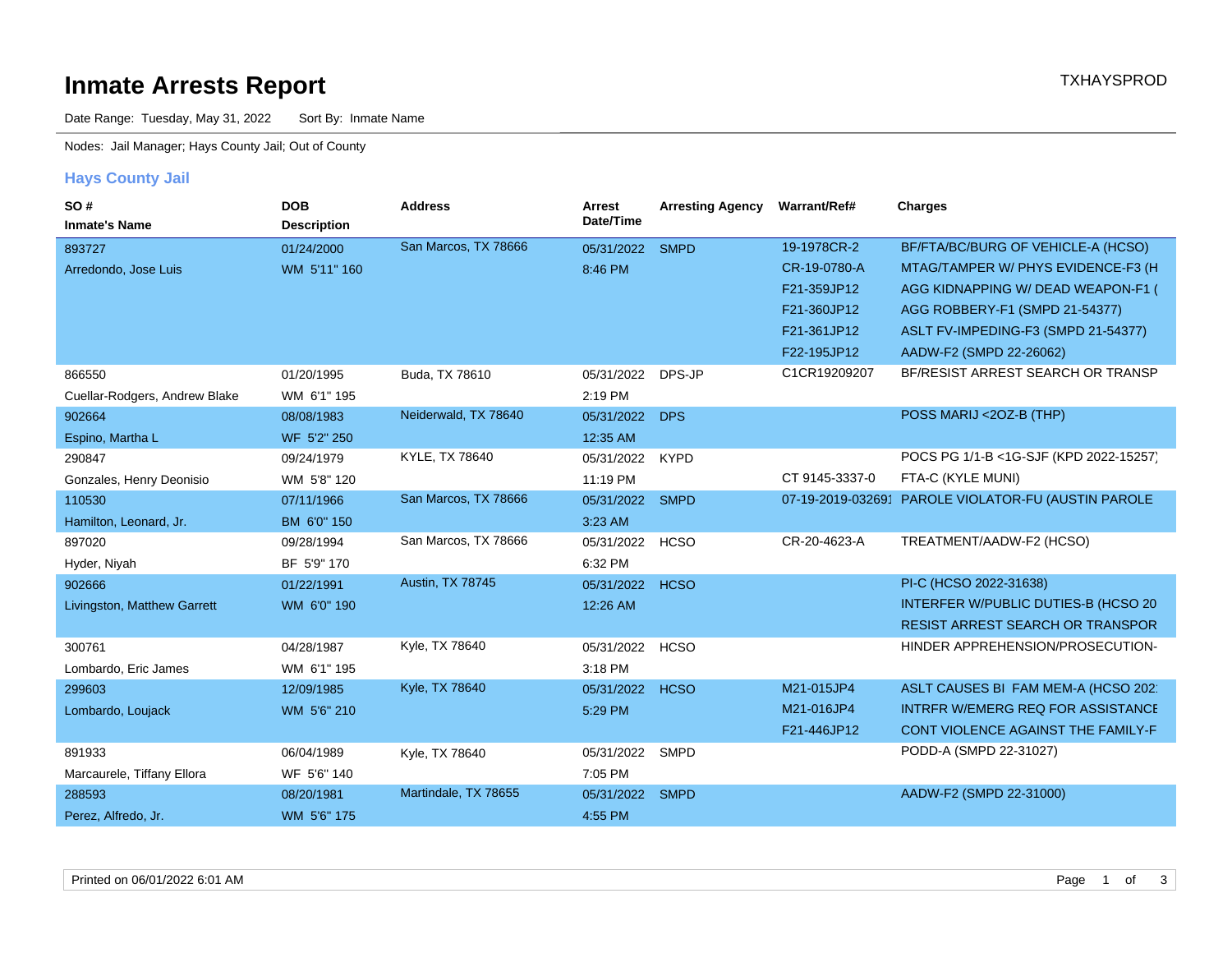# **Inmate Arrests Report TXHAYSPROD Inmate Arrests Report**

Date Range: Tuesday, May 31, 2022 Sort By: Inmate Name

Nodes: Jail Manager; Hays County Jail; Out of County

### **Hays County Jail**

| SO#<br><b>Inmate's Name</b> | <b>DOB</b><br><b>Description</b> | <b>Address</b>                          | Arrest<br>Date/Time | <b>Arresting Agency</b> | Warrant/Ref# | <b>Charges</b>                                    |
|-----------------------------|----------------------------------|-----------------------------------------|---------------------|-------------------------|--------------|---------------------------------------------------|
| 286190                      | 08/14/1971                       | SAN MARCOS, TX 78666                    | 05/31/2022 SMPD     |                         | M19-031JP12  | ASLT BI FM-A (SMPD 19-07500)                      |
| Quintero, Alfonso Jr, III   | WM 5'6" 175                      |                                         | 9:17 PM             |                         |              |                                                   |
| 293452                      | 02/15/1984                       | San Marcos, TX 78666                    | 05/31/2022          | CON1                    | CR-20-2938-E | BOND INC/TERR THRT-SJF (SMPD 20-345)              |
| Romero, Ricardo             | WM 5'7" 160                      |                                         | 1:05 PM             |                         |              |                                                   |
| 896818                      | 12/28/1973                       | San Marcos, TX 78666                    | 05/31/2022 SMPD     |                         | CR-20-4598-E | BF/BC/INDICT/POCS-METH-LESS THAN OI               |
| Sibley, Brian Scott         | WM 6'0" 170                      |                                         | 6:40 PM             |                         | CR-20-5278-E | BF/BC/ INDICT/POCS-METH-ONE GRAM O                |
|                             |                                  |                                         |                     |                         |              | FRAUD POSS/USE CREDIT OR DEBIT CAR                |
|                             |                                  |                                         |                     |                         |              | POCS-SJF (SMPD 22-31027)                          |
|                             |                                  |                                         |                     |                         |              | FAIL TO ID FUG TIVE INTENT GIVE FALSE             |
| 873562                      | 12/21/1981                       | <b>HOMELESS</b><br>San Marcos, TX 78666 | 05/31/2022 SMPD     |                         |              | PREF22-1656CR-2 THEFT PROP >=\$100<\$750-B (HCSO) |
| Teets, Kira Nicole          | WF 5'3" 120                      |                                         | 6:38 PM             |                         |              | EVADING ARREST DETENTION-A (SMPD 2)               |
|                             |                                  |                                         |                     |                         |              | CRIM TRES-B (SMPD 22-31026)                       |

**Total Hays County Jail: 15**